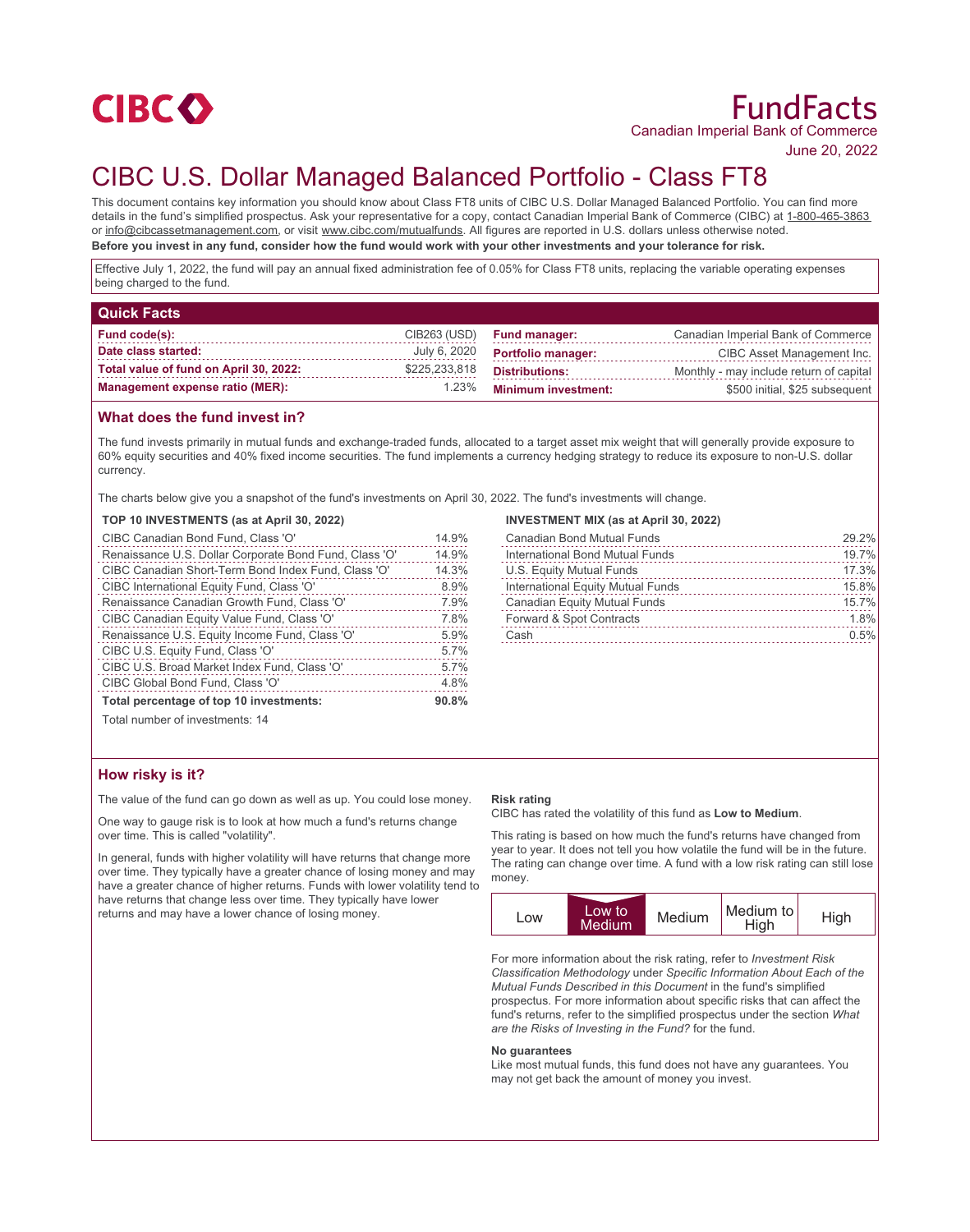# **How has the fund performed?**

This section tells you how Class FT8 units of the fund have performed over the past year. Returns are after expenses have been deducted. These expenses reduce the fund's returns.

#### **YEAR-BY-YEAR RETURNS**

This chart shows how Class FT8 units of the fund performed in the past calendar year. The range of returns and change from year to year can help you assess how risky the fund has been in the past. It does not tell you how the fund will perform in the future.

| 25%                          |      |
|------------------------------|------|
| 20%                          |      |
|                              |      |
|                              | 9.2  |
| 15%<br>10%<br>5%             |      |
| $0\%$<br>-5%<br>-10%<br>-15% |      |
|                              |      |
|                              |      |
|                              |      |
|                              | 2021 |

#### **BEST AND WORST 3-MONTH RETURNS**

This table shows the best and worst returns for Class FT8 units of the fund in a 3-month period over the past calendar year. The best and worst 3-month returns could be higher or lower in the future. Consider how much of a loss you could afford to take in a short period of time.

|                    | Return  | $\vert$ 3 months ending      | If you invested \$1,000 at the beginning of the period |
|--------------------|---------|------------------------------|--------------------------------------------------------|
| <b>Best return</b> | $5.0\%$ | May 31, 2021                 | Your investment would rise to \$1,050                  |
| Worst return       |         | $-0.4\%$   November 30, 2021 | Your investment would drop to \$996                    |

#### **AVERAGE RETURN**

The annual compounded return of Class FT8 units of the fund since July 6, 2020 was 5.0%. If you had invested \$1,000 in the fund on July 6, 2020, your investment would be worth \$1,094 as at April 30, 2022.

| Who is this fund for?                                                                                                                                                                                                      | A word about tax                                                                                                                                                                                                                                                                                     |
|----------------------------------------------------------------------------------------------------------------------------------------------------------------------------------------------------------------------------|------------------------------------------------------------------------------------------------------------------------------------------------------------------------------------------------------------------------------------------------------------------------------------------------------|
| Investors who:<br>• are seeking diversification by having some exposure to the U.S. dollar;<br>• are seeking a balance between income and long-term capital growth;<br>and<br>• are investing for the medium to long term. | In general, you will have to pay income tax on any money you make on a<br>fund. How much you pay depends on the tax laws where you live and<br>whether or not you hold the fund in a registered plan such as a<br>Registered Retirement Savings Plan (RRSP) or a Tax-Free Savings<br>Account (TFSA). |
| You must use U.S. dollars to buy this fund.                                                                                                                                                                                | Keep in mind that if you hold your fund in a non-registered plan, fund<br>distributions are included in your taxable income, whether you receive<br>them in cash or have them reinvested.                                                                                                            |

# **How much does it cost?**

The following tables show the fees and expenses you could pay to buy, own, and sell Class FT8 units of the fund. The fees and expenses - including any commissions - can vary among classes of a fund and among funds. Higher commissions can influence representatives to recommend one investment over another. Ask about other funds and investments that may be suitable for you at a lower cost.

### **1. SALES CHARGES**

There are no sales charges payable when you buy, switch, or sell Class FT8 units of the fund.